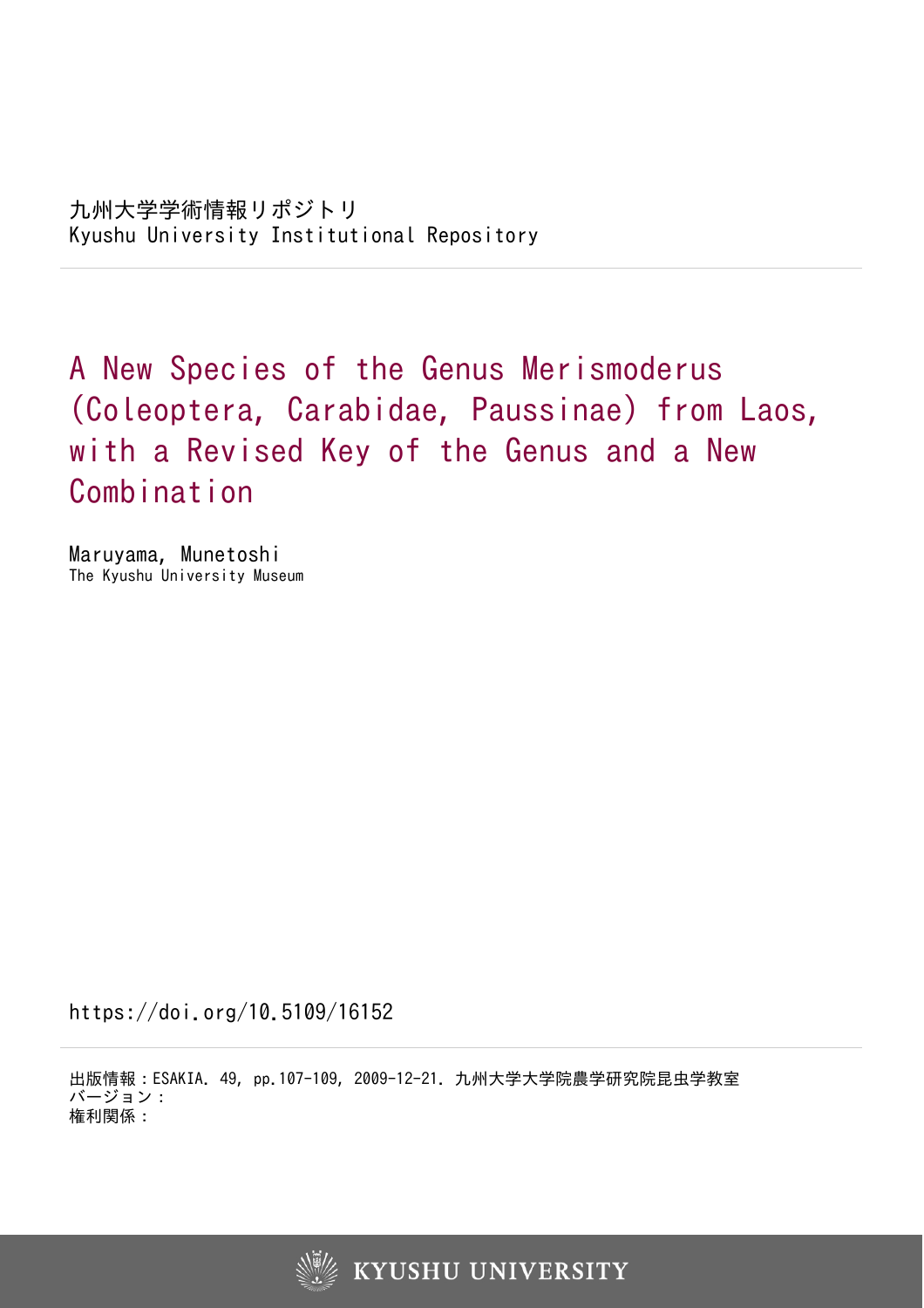# **A New Species of the Genus** *Merismoderus* **(Coleoptera, Carabidae, Paussinae) from Laos, with a Revised Key of the Genus and a New Combination**

## **Munetoshi Maruyama**

*The Kyushu University Museum, Fukuoka, 812-8581 Japan*

**Abstract.** *Merismoderus yamasakoi* sp. nov. (Paussini, Ceratoderina) is described based on a single specimen from Laos. It is easily distinguished from its congeners by the maculations on the elytra. A new combination, *Merismoderus andrewsi* (Desneux, 1905), which was originally described as a species of *Ceratoderus*, is proposed. A revised key of the genus is provided.

**Keywords:** taxonomy, myrmecophily, Ceratoderini, *Ceratoderus*, Louang Phabang.

## **Introduction**

Westwood (1847) established "*Melanosplius* subgen. *Merismoderus*" to include a single species *Mer. bensoni* (Westwood, 1847) from India. Poll (1890) described *Mer. hamaticornis* from Sumatera. Reichensperger (1938) added *Mer. borneensis* from Borneo to the genus. Desneux (1905) described *Ceratoderus andrewsi* from India, but it is apparently a member of *Merismoderus*. Consequently, four species are known in *Merismoderus*. I had the opportunity to study an undescribed species of the genus from Laos, courtesy of Mr. Junsuke Yamasako. This paper describes this species with a revised key to the genus.

#### *Merismoderus* **Westwood, 1847**

"*Melanospilus* subgen. *Merismoderus*" Westwood, 1847 (original description); Luna de Carvalho, 1989: 419 (as *Melanospilus*, review, key to species).

*Remarks*. This genus belongs to the subtribe Ceratoderina Darlington, 1950 of the tribe Paussini Latreille, 1807. All the members are believed to be myrmecophilous, like the other members of Paussini, but the symbiotic host, *Paratrechina longicornis* (Latreille), is known only for *Mer. bensoni*. The members of

E-mail: dendrolasius@gmail.com

*Paratrechina* are very common in tropical Asia, and research focusing on *Paratrechina* ants may result in the discovery of the hosts of the other species of *Merismoderus*.

*Merismoderus andrewsi* (Desneux, 1905) comb. nov. was originally described as a member of *Ceratoderus*. It is apparently a member of *Merismoderus* based on the deep, fully trichome-baring, transverse sulcus on the pronotum and a pair of spinule on the anterior edge of the pronotal sulcus.

## **Key to the Species of** *Merismoderus*

- 1. Antennal club without spinule …………………….. 2 -. Basal posterior angle of antennal club with a spinule ……………………………………………………….. 3 2. Posterior margin of antennal club rather deeply notched between subsegments; elytra black except humeri and apices (S. India, Sri Lanka) ………………*M. andrewsi* -. Posterior margin of antennal club very shallowly notched between subsegments; elytra reddish yellow, with a pair of large black maculation at middle (N. and N.E. India) ……………………………*M. bensoni*  3. Spinule of antennal club strait, shorter than subsegment I; dorsal surface of elytra sparsely with setae; pygidium without trichome (Laos)……*M. yamasakoi*
- -. Spinule of antennal club curved, longer than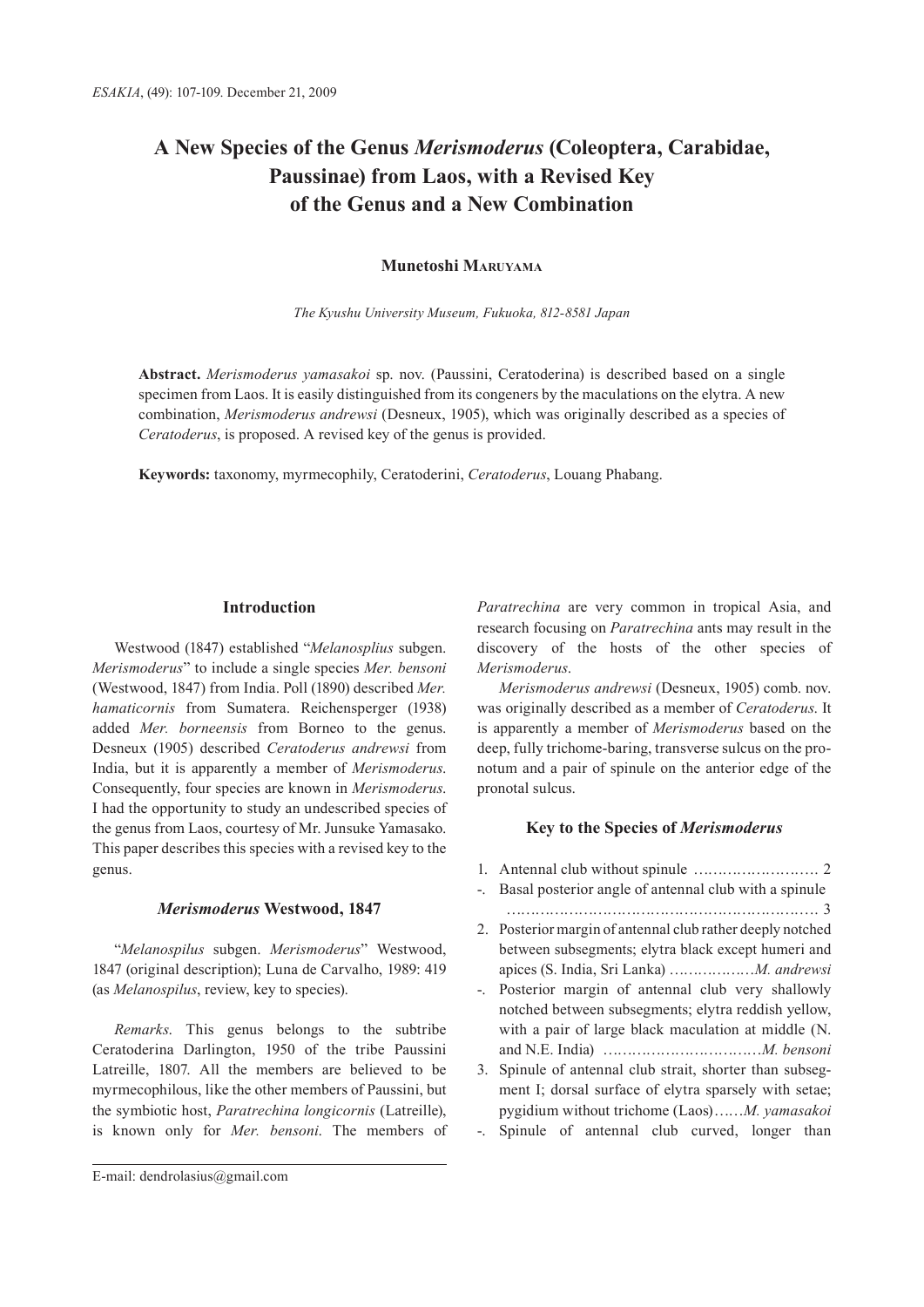subsegment I; dorsal surface of elytra densely with setae; pygidium with trichomes ………………….. 4

- 4. Body almost uniformly reddish brown (Borneo)
- …………………………………………*M. borneensis* Body reddish yellow; elytra with a pair of large black

maculation at middle (Sumatera) …*M. hamaticornis*

#### *Merismoderus yamasakoi* **sp. nov.**

*Etymology*. Dedicated to Mr. J. Yamasako who collected the holotype.

*Type material*. Holotype, male, "**[Laos]** Ban Phou Yang / E. Phu Khun 15 km / Louang Phabang Prov. / 25-27. V. 2007 / J. Yamasako leg" (left hind leg broken; abdomen decayed, genitalia crushed). Deposited in Laboratory of Environmental Entomology, Ehime University.

*Diagnosis*. This species is easily distinguished from the other congeners by having five maculations on the elytra. No close ally could be estimated.

#### **Description.**

Body (Fig. 1) length 4.89 mm from anterior margin of head to apices of elytra. Body reddish yellow, with posterolateral areas of pronotum and 5 maculations on elytra black.

Head transverse, 1.65 times broader (except neck), with upper margin of clypeus slightly incised in middle; with shallow midline groove from anterior margin to middle; vertex irregularly convex, with a pairs of depressions at middle; temples produced laterally; surface rugose, moderately with short, appressed, scale-like yellow setae; eyes with long erect setae between facets. Antennal club (Fig. 2) flattened; basal posterior angle with a spinule, which is shorter than subsegment I; surface moderately covered with erect long setae and pubescence except apical subsegment densely pubescent.

Pronotum 1.2 times broader, with longitudinal medial groove from amterior margin to sulcus, with 2 pairs of tubercules anterior and posterior areas of sulcus; surface rugose, sparsely with small setae; around posterior margin irregularly with transeverse wrinkles.

Elytra somewhat ovate, shining but anterior 1/4 and around lateral margins coarsely punctured; around suture posterior 1/3 finely punctured; lateral margins from humeri to before elytral notch and posterior 1/4 with thick, suberect setae.

Femora flattened, deeply sulcate to hold tibiae around apices; inner apical margins of femora dentate (Fig. 3); tibiae thick, gently broadened apically, covered with yellow setae around apices.



**Figs. 1-3.** *Merismoderus yamasakoi* sp. nov. (holotype). 1: habitus. 2: Antennal club. 3: left hind femur, dorsal view.